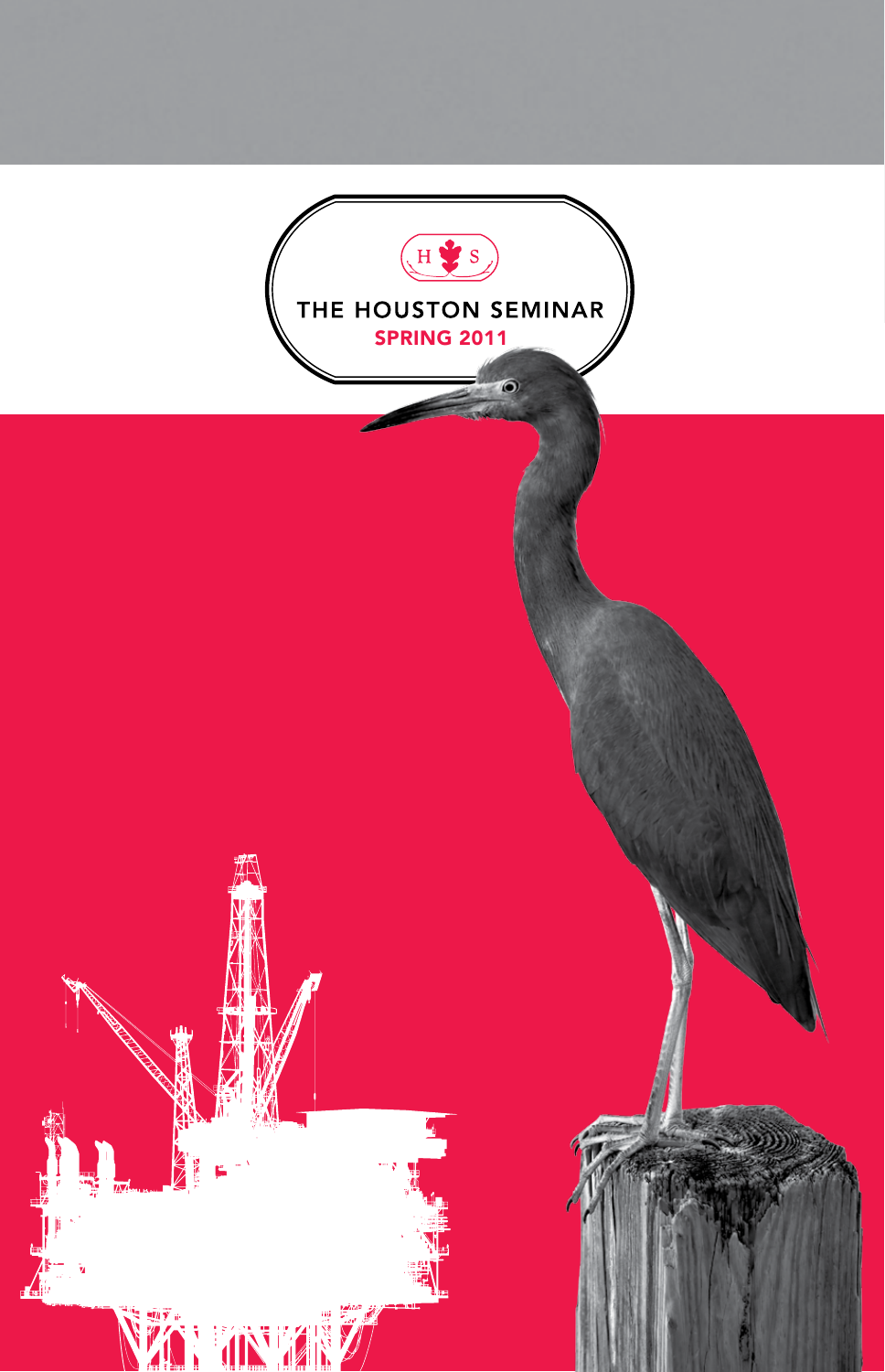#### the houston seminar

The Houston Seminar was founded in 1977 for the purpose of stimulating learning and cultural awareness. Each spring and fall, the nonprofit group offers lectures and study tours focused on varied topics that may include art, architecture, literature, music, theater, history, politics, philosophy, psychology, religion, the environment, and current trends and events.



#### Gail Adler Nona Carmichael Jan Cato Nancy Etheridge Sandy Godfrey Kate Hawk Carolyn Henneman

#### BOARD OF DIRECTORS

- Molly Hubbard Kathleen Huggins Josephine John Letty Knapp Marley Lott Evelyn Thomas Nolen Ann Norwood
- Mary Flood Nugent Judy Nyquist Beverly ("Sam") Ramirez Hinda Simon Barbara Sklar Ginger Teague Gay Tigner

#### $(H \bigcirc S)$

#### Advisory Board

Nancy Crow Allen Marion Knox Barthelme Anne S. Brown Bettie Cartwright Anne Lewis David Nancy F. Haywood

Pamela Howard Emilie S. Kilgore Kristi Shipnes Martin Gaye V. McCullough Georgia Howard Safford Louisa Stude Sarofim

Jacquline Andre Schmeal Dorothea Shaddock Josephine Powell Smith Lucie Wray Todd

## **Continental**<br>**Airlines**

The Houston Seminar is grateful for the support of Continental Airlines, which generously provides transportation for many of **our distinguished speakers.** Study Tourism is a study of the study of the study of the study of the study Tourism

#### **BROCHURE DESIGN BY 1 ideation ONER**



**discovering the wild neches river cuba 4 10**

### *spring 2011 calendar*

*spring 2011*

COURSES

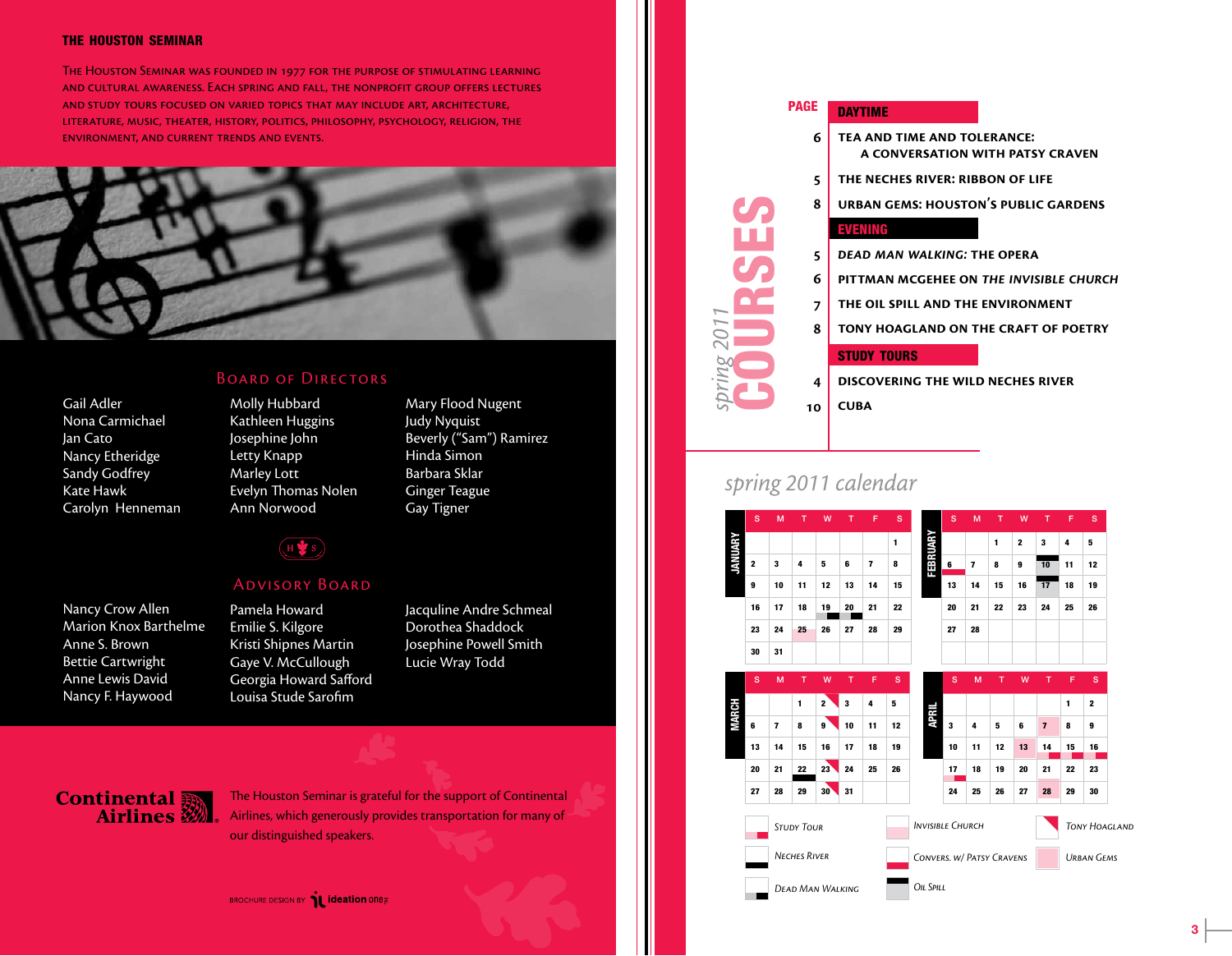#### *courses for spring 2011*

#### Discovering the Wild Neches River

**A Study Tour** Thursday, April 14–Sunday, April 17 Enrollment limited to 25

There is no other river like the Neches. The natural components of rainfall, sunlight, elevation, and soils along the Neches corridor combine to produce some of the most varied conditions and luxuriant biodiversity found anywhere. It is one of Texas' wildest, least explored natural assets. *Gina Donovan*, director of the Houston Audubon Society, will lead a four-day expedition that will make this treasure more accessible to those of us interested in unlocking the river's secrets.

Our group will travel to Palestine by bus on Thursday morning and spend the next three days exploring the river and its bottomlands via the historic Texas State Railroad, canoes, pontoon boats, and a two-hour hike that will include an opportunity for guided timberland songbird watching. When we leave the river near its mouth at Beaumont, we will proceed to the Audubon Society's High Island Sanctuaries for coastal spring birding with a late afternoon arrival back in Houston on Sunday. **Please note:** *Canoeing experience is not required; however, both the canoeing and hiking portions of the trip will require moderate physical exertion.*

Sleeping accommodations will be comfortable motels in Palestine and Lufkin. Our food will consist of box lunches, meals at local eateries that specialize in catfish and barbeque, a dinner at Lufkin's Crown Colony Country Club, and a lunch at Temple Inland's Boggy Slough Hunting Club in Pollok.

*Gina Donovan* is the executive director of the Houston Audubon Society, coauthor of *Neches River User Guide* (Texas A&M University Press, 2009), and cofounder of the East Texas Forest and Wildlife Coalition. She has canoed nearly 400 miles of the Neches River.

*Canoes are unobtrusive; They don't storm the natural world Or ride over it, but drift upon it As part of its own silence.* 

4

—John Graves, *Goodbye to a River*

On March 22, In conjunction with this study tour, Ms. Donovan will teach a supporting course for the Houston Seminar with her father, *Richard M. Donovan*, acclaimed author of *Paddling the Wild Neches* (Texas A&M University Press, 2006). Please see the listing for "The Neches River: Ribbon of Life," immediately following.

#### The Neches River: Ribbon of Life One Tuesday, March 22, 11:30 a.m.–2:00 p.m.

Lora Jean Kilroy Visitor and Education Center (the new building at Bayou Bend Collection and Gardens), 6003 Memorial Drive at Westcott This is a companion course for the study tour of the Neches River described above, but it is also for those who would choose an "armchair expedition" instead.

Texas' burgeoning population places enormous pressure on its finite natural resources. Conservationists and environmentalists battle tremendous odds and are only occasionally successful in preserving the state's natural and cultural heritage. The victory of the Neches River National Wildlife Refuge is a story you won't want to miss. *Gina Donovan*, executive director of Houston Audubon and coauthor of the *Neches River User Guide* (Texas A&M University Press, 2009) will deliver a presentation about the grassroots effort to protect the essentially free-flowing Neches River in East Texas. She will include a timeline of advocacy events and beautiful photographs of the ecologically diverse river and the wildlife it sustains.

*Richard M. Donovan*, author of *Paddling the Wild Neches* (Texas A&M Press, 2006), will discuss the early history of the Neches River Valley and his 1999 and 2001 Neches River canoe expeditions. Using photographs, he will take us on a paddling trip down more than 200 miles of remote river bottomlands. Donovan rallies support for designating the Neches a "National Wild & Scenic River" in order to protect this spectacular waterway in perpetuity.

The price of the course includes a box lunch and a pass to the Bayou Bend Gardens to be used on March 22.

#### *Dead Man Walking:* The Opera

One Wednesday, January 19, 5:45 p.m. One Thursday, January 20, 7:00 p.m. Wortham Theater Center, 501 Texas Avenue Limited Enrollment

#### **Wednesday, January 19**: Dinner and Dress Rehearsal

Composet *Jake Heggie* will join us for dinner in the library of the Wortham Center; he will talk about *Dead Man Walking*. Following dinner we will adjourn to the theater for the dress rehearsal.

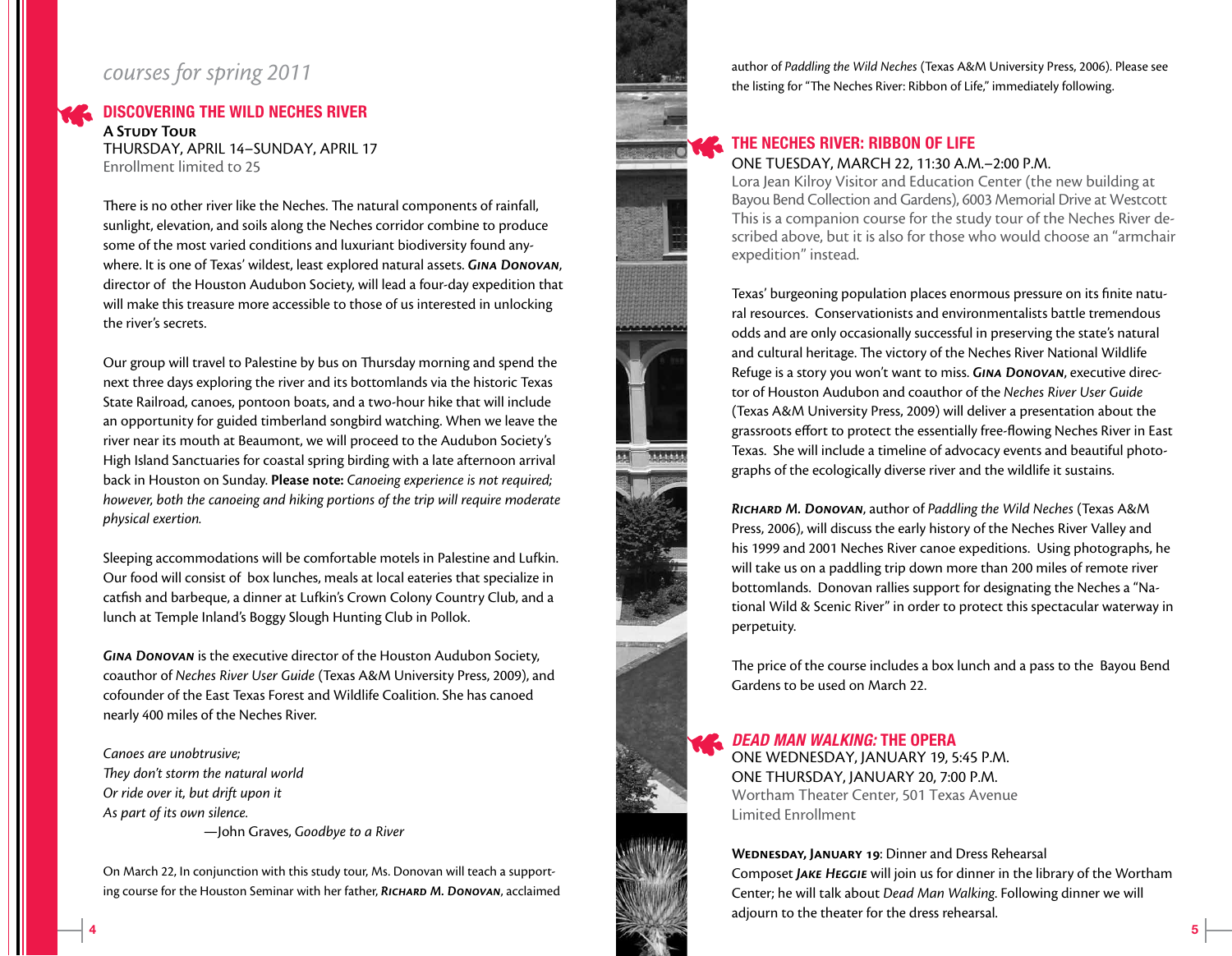#### **Thursday, January 20**: Artistic Symposium

A panel that includes *Sister Helen Prejean*, the author of *Dead Man Walking*; *Jake Heggie*, the composer; *Patrick Summers*, the music director; *Anthony Freud*, general director and C.E.O. of Houston Grand Opera; and cast members will discuss *Dead Man Walking* and perform selections from the opera. Occurring in the sixth-floor rehearsal room, this symposium is part of a donor preview event to which we have been invited.

#### *The Invisible Church:* Pittman McGehee on Institutional Religion and the Search for Meaning

#### One Tuesday, January 25, 7:00–8:30 p.m.

St Luke's United Methodist Church, 3471 Westheimer Road Room R23 (second floor; park in the lot behind the church; walk in at the east entrance near the portico; there will be signs to indicate the way to Room R23.)

Please join us for an evening with **PITTMAN MCGEHEE**, who will talk about his latest book, *The Invisible Church: Finding Spirituality Where You Are* (Praeger Publishing, 2008; with Damon J. Thomas). He will discuss how we can reclaim Christianity, its symbols, and sacred stories and, in doing so, heal the wounds inflicted by "old-time" religion.

*J. Pittman McGehee* is an Episcopal priest and a Jungian analyst. He is a popular lecturer.in the fields of psychology and religion and has held many distinguished lectureships. He is also a widely published poet and the coauthor of *Raising Lazarus: The Science of Healing the Soul* (2009; with Blair Justice). The recipient of an honorary doctorate of divinity from the Episcopal Seminary of the Southwest and an earned master of divinity degree from the Virginia Theological Seminary, Pittman McGehee was the Dean of Christ Church Cathedral in downtown Houston for eleven years.

#### **TEA AND TIME AND TOLERANCE:** A Conversation with Patsy Cravens

One Sunday, February 6, 4:00–6:00 pm Private residence; address will be provided to subscribers Limited Enrollment

Joining us for tea in the beautiful Shadyside home that belonged to her family, native Houstonian *Patsy Cravens*—photographer, artist, writer, and film producer—will discuss her book, *Leavin' a Testimony: Portraits from Rural Texas* (University of Texas Press, 2006), and the photographs from her traveling

exhibition Colorado County Memories: Everyone Has a Story to Tell. She will also talk about producing her award-winning, oral history documentary, *Coming Through Hard Times*, which has aired on PBS. In his introduction to Ms. Cravens's book, John Boles, professor of history at Rice University and editor of the *Journal of Southern History*, wrote:

*This is a shocking, powerful, moving, disturbing, ultimately hopeful book. We all stand in debt to Patsy Cravens for having the imagination, the determination, the skill, and the heart to capture this almost-forgotten portion of the past and preserve those fragile memories that could so easily have been lost. They are now, thanks to her, a permanent part of our state's history.*

#### FOULING OUR NEST: THE HISTORIC BP OIL SPILL OF 2010 Two Thursdays, February 10 and 17, 6:30–8:00 p.m.

Houston Arboretum and Nature Center, 4501 Woodway Drive

The BP oil spill was capped months ago, but its legacy endures. What do we understand now about the implications for the Gulf of Mexico, for the larger ocean, and for us? Are we capable of maintaining the delicate balance between our need for petroleum and our obligation to protect the environment?

**February 10**: *Katie Oxford*, a columnist for the online *Chronicle's* Culture-Map Houston, has been "on the ground and in the boats" in and offshore Louisiana, where she reported in 13 columns about the effects of free-flowing oil on the waters, animals, and people of the Gulf and its shores. She will use images and her own colorful stories to impart the effects of the so-called spill.

**February 17**: Presenting some of the world's finest marine photography from her book, *Smithsonian Ocean: Our Water, Our World* (Smithsonian Institution, 2008), science writer *Deborah Cramer* will discuss how all life, including ours, depends on the sea, and how we, a single terrestrial species, are changing the nature of the ocean itself.

*Katie Oxford* is a contributing writer for CultureMap. She was a juried poet in the Houston Poetry Festival 2003 and 2007. She was born and raised in Beaumont.

*Deborah Cramer* is a Visiting Scholar at MIT's Earth System Initiative. Her book, *Smithsonian Ocean: Our Water, Our World*, is the companion publication to the Sant Ocean Hall, a facility for oceanic study at the National Museum of Natural History. Harvard biologist E. O. Wilson calls this poetic and beautiful book the "best in its class."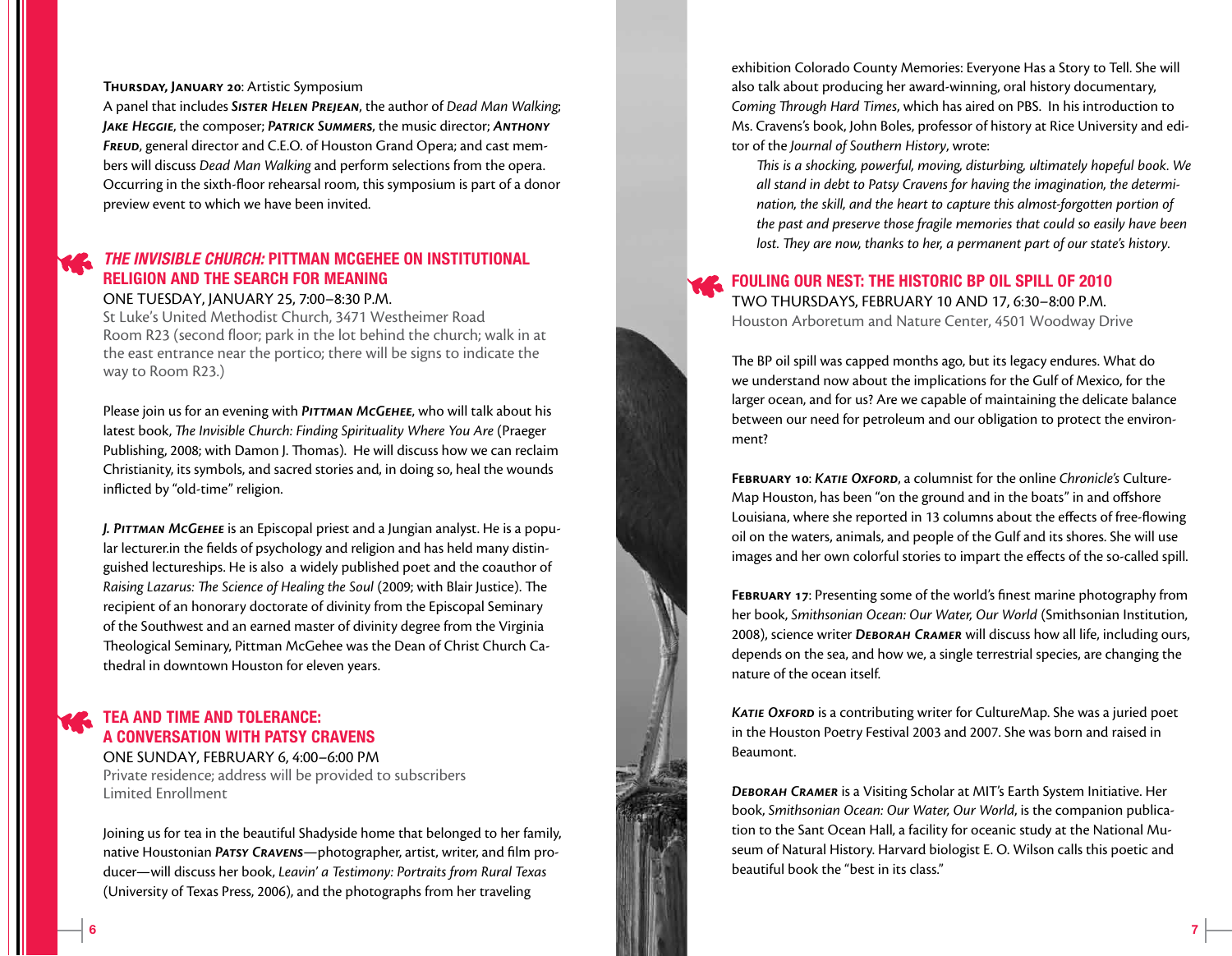#### PLOT, STRUCTURE, STANCES: Tony Hoagland on the Craft of Poetry

Four Wednesdays, March 2, 9, 23, and 30, 6:00–7:30 p.m. Private Residence; address will be given to subscribers Limited Enrollment

Maybe you like poetry and read it, but you would find it difficult to explain why one poem is a good poem and why another fails. Or maybe you feel left out by poems and would like to know what the secret is to reading them with pleasure and acumen. Each of these four weeks, *Tony Hoagland* will lead us as we read and discuss, at some length, just two or three or four good poems that embody the following particular psychological stances and also teach us something of the craft of poetry.

**March 2**: Reticence—Poems that say more by saying less

**March 9**: Maximalist Associative—Poems that throw a lot of spaghetti at the wall **March 23**: Irony—Irony as shield, irony as sword, irony as fashion **March 30**: Eros and Elegy—The old reasons: Kisses and lilies

**TONY HOAGLAND** teaches in the Creative Writing Program at the University of Houston and at Warren Wilson College. His most recent book is *Unincorporated Persons in the Late Honda Dynasty* (Graywolf Press, 2010), and his collection of poems, *What Narcissism Means to Me* (Graywolf Press, 2003), was a finalist for the National Book Critics Circle Award. He has won the O. B. Hardison Prize for Poetry and Teaching from the Folger Shakespeare Library, the 2005 Mark Twain Award of the Poetry Foundation in recognition of his contribution to humor in American poetry, and many others. He has also received many prestigious fellowships and grants.

#### **URBAN GEMS:**

#### Exploring and Celebrating Houston's Public Gardens

Two Thursdays, April 7, 9:00 a.m.–12:30 p.m; and April 28, 9:30 a.m.–2:30 p.m. (lunch and bus included on April 28) One Wednesday, April 13, 9:30 a.m.–12:30 p.m. Limited Enrollment

Houston's public gardens serve as sources of civic pride and offer spaces of beauty where, even in the midst of our energetic, bustling city, we can feel refreshed and spiritually renewed. From an award-winning rooftop greenspace to the serenity of a historic cemetery and from a peaceful cloister garden to a lively bayou promenade, we will be led on enlightening, carefully paced tours by the landscape architects, garden designers, and historians who have created and studied these exceptional spaces.



#### The Cloister Garden at St. Martin's Episcopal Church

- Glenwood Cemetery
- Sabine Promenade Tapley Tributary

#### **Wednesday, April 13**

- **Menil House Rose Garden**
- **Bayou Bend Gardens**
- Lora Jean Kilroy Visitor and Education Center at Bayou Bend

#### **Thursday, April 28**

- The Roof Garden at the University of Texas School of Nursing
- The Japanese Garden at Hermann Park
- The Wortham Garden at Discovery Green
- **Market Square Park**
- The Reading Garden at the Julia Ideson Building of the Houston Public Library

Before the course begins, the Houston Seminar will distribute a class roll to subscribers in the event that they care to arrange a carpool for the first two sessions. There will be a bus for the third session, and the meeting place will be given to susbscribers.

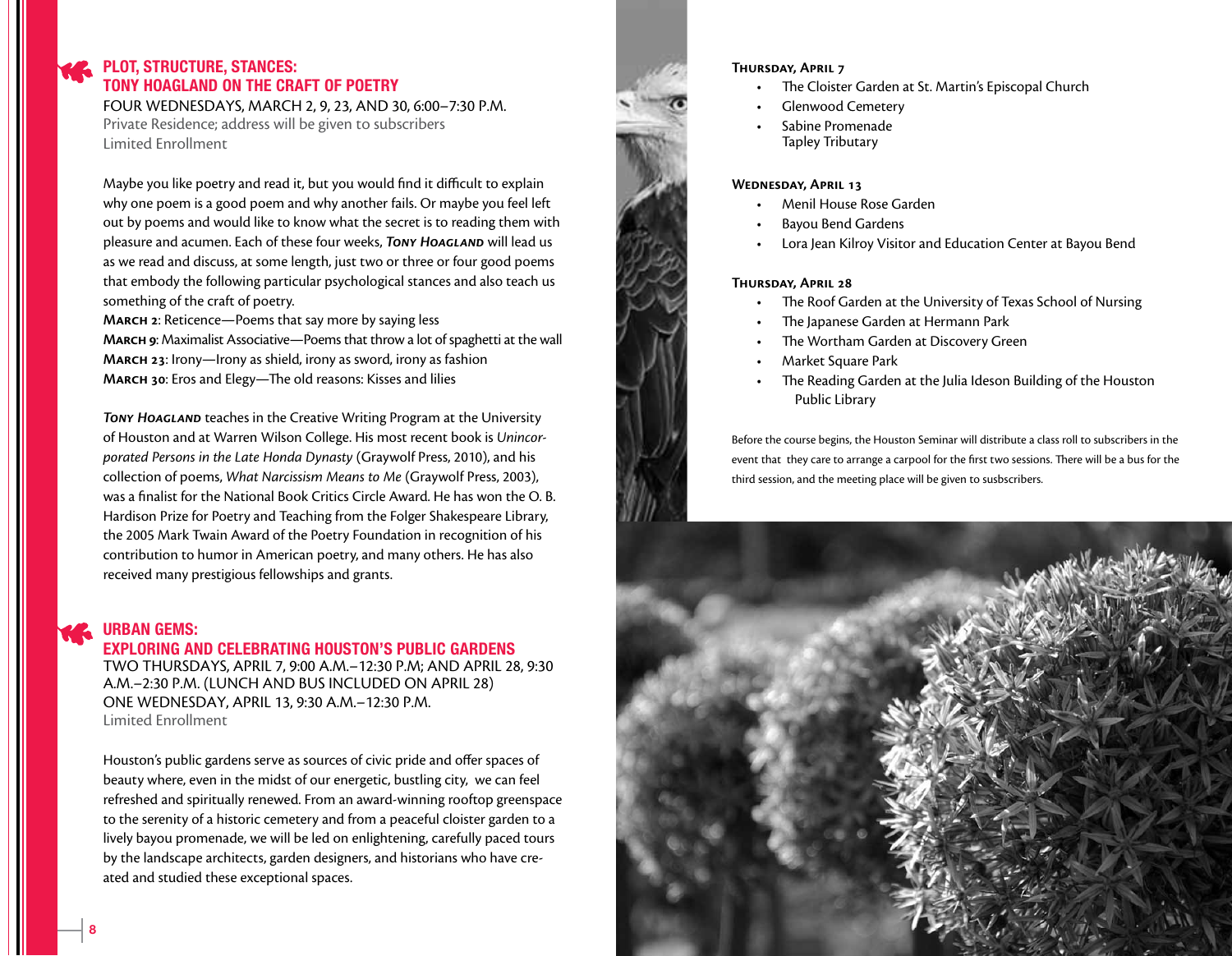Many of the Houston Seminar's study tours are planned far in advance, and we are aware that our patrons may be able to make travel plans if they know the dates and general destination, even though the details of a tour are not complete. For this reason we have created a pre-reservation option that will apply to a study tour of Cuba in November 2011.

A pre-reservation deposit of \$500 per person will guarantee a space on the trip to Cuba, which will have limited enrollment. As soon as the details of the trip are final, they will be publicized to our entire mailing list, and those with pre-reservations will have 30 days in which to receive a full refund should they decide not to join the tour to Cuba. Please contact the Houston Seminar by email, registrar@houstonseminar.org, or by phone, 713-666-9000, to prereserve a space.

**Enrollment:** All classes are available on a first-come, first-served basis. Confirmation of enrollment will be sent by return mail. It is possible to attend a single session of multi-session courses for a pro-rated fee. You may enroll by mail, fax, or online.

**Discounts:** Any individual or couple signing up for more than three courses on the same registration form may discount the total fee by 10 percent. However, calculations of total costs eligible for the discount cannot include out-of-town trips or excursions. Teachers and students at accredited institutions may attend courses at a discounted fee of \$10 per session.

Refunds: You will receive a partial refund if you cancel at least two weeks before a course begins; a cancellation fee will be charged. If your enrollment has caused others to be turned away from a limited-enrollment class, no refund will be issued unless your place can be filled. Refund policies for courses involving travel may differ.

Gift certificates: These are available for a single session, a specific course, or a dollar amount, which the recipient may apply toward any course(s). Notification will be mailed to the donor and the designated recipient. Please call for more information, or send request and payment with this form.

For further information telephone 713-666-9000 or fax 281-488-0511 or consult www.houstonseminar.org

The Houston Seminar P.O. Box 22764, Houston, TX 77227-2764



#### course list and reservation form

*please enroll me/us in the following courses:*

| DISCOVERING THE WILD NECHES RIVER: A STUDY TOUR<br>Thursday, April 14-Sunday, April 17                                                                                                                                                                       | For price and info,<br>call 713-666-9000 |
|--------------------------------------------------------------------------------------------------------------------------------------------------------------------------------------------------------------------------------------------------------------|------------------------------------------|
| THE NECHES RIVER: RIBBON OF LIFE<br>One Tuesday, March 22, 11:30 a.m. - 2:00 p.m.                                                                                                                                                                            | \$50/1 session                           |
|                                                                                                                                                                                                                                                              | \$100/2 sessions                         |
| DEAD MAN WALKING: THE OPERA<br>One Wednesday, January 19, 5:45 p.m. One Thursday, January 20, 7:00 p.m                                                                                                                                                       | \$75/Wed. only<br>\$50/Thurs. only       |
| THE INVISIBLE CHURCH: PITTMAN MCGEHEE ON<br>INSTITUTIONAL RELIGION AND THE SEARCH FOR MEANING<br>One Tuesday, January 25, 7:00-8:30 p.m.                                                                                                                     | \$35/1 session                           |
| TEA AND TIME AND TOLERANCE: A CONVERSATION WITH                                                                                                                                                                                                              |                                          |
| <b>PATSY CRAVENS</b> Sunday, February 6, 4:00–6:00 pm                                                                                                                                                                                                        | \$50/1 session                           |
| FOULING OUR NEST: THE HISTORIC BP OIL SPILL OF 2010<br>Two Thursdays, February 10 and 17, 6:30–8:00 p.m.                                                                                                                                                     | \$50/2 sessions<br>\$30/1 session        |
| PLOT, STRUCTURE, STANCES: TONY HOAGLAND ON THE CRAFT OF                                                                                                                                                                                                      | \$120/4 sessions                         |
| POETRY Four Wednesdays, March 2, 9, 23, and 30, 6:00-7:30 p.m.                                                                                                                                                                                               | \$35/1 session                           |
| <b>URBAN GEMS: EXPLORING AND CELEBRATING HOUSTON'S</b>                                                                                                                                                                                                       | \$125/3 sessions                         |
| <b>PUBLIC GARDENS</b> Two Thursdays, April 7, 9:00 a.m. -12:30 p.m; and April<br>28, 9:30 a.m. - 2:30 p.m. One Wednesday, April 13, 9:30 a.m. - 12:30 p.m.                                                                                                   | \$50/1 session                           |
| <b>CUBA</b> November 11-18, 2011                                                                                                                                                                                                                             | \$500 per person/<br>pre-reservation     |
| <b>TOTAL FEE:</b>                                                                                                                                                                                                                                            |                                          |
| <b>LESS DISCOUNT (SEE ENROLLMENT INFO):</b>                                                                                                                                                                                                                  |                                          |
| AMOUNT ENCLOSED:                                                                                                                                                                                                                                             |                                          |
| <b>NAME</b>                                                                                                                                                                                                                                                  |                                          |
| <b>ADDRESS</b><br><b>CITY/ZIP</b>                                                                                                                                                                                                                            |                                          |
| TELEPHONE (VERY IMPORTANT) HOME<br>OFFICE                                                                                                                                                                                                                    |                                          |
| <b>EMAIL</b>                                                                                                                                                                                                                                                 |                                          |
| We do not share or sell email addresses or any other enrollment information. Providing an email<br>address allows us to advise you of changes and supplemental information regarding courses.<br>Do we have your email address? $\bigcirc$ yes $\bigcirc$ no |                                          |
| please send reservation form and payment to<br>the houston seminar, p.o. box 22764, houston, texas 77227-2764, or fax to 281-488-0511.                                                                                                                       |                                          |
| Visa, MasterCard, and American Express accepted.                                                                                                                                                                                                             |                                          |
| <b>NAME</b>                                                                                                                                                                                                                                                  |                                          |
|                                                                                                                                                                                                                                                              |                                          |
| <b>SIGNATURE</b>                                                                                                                                                                                                                                             |                                          |
| The Houston Seminar is pleased to offer online enrollment at                                                                                                                                                                                                 |                                          |
| WWW.HOUSTONSEMINAR.ORG                                                                                                                                                                                                                                       |                                          |